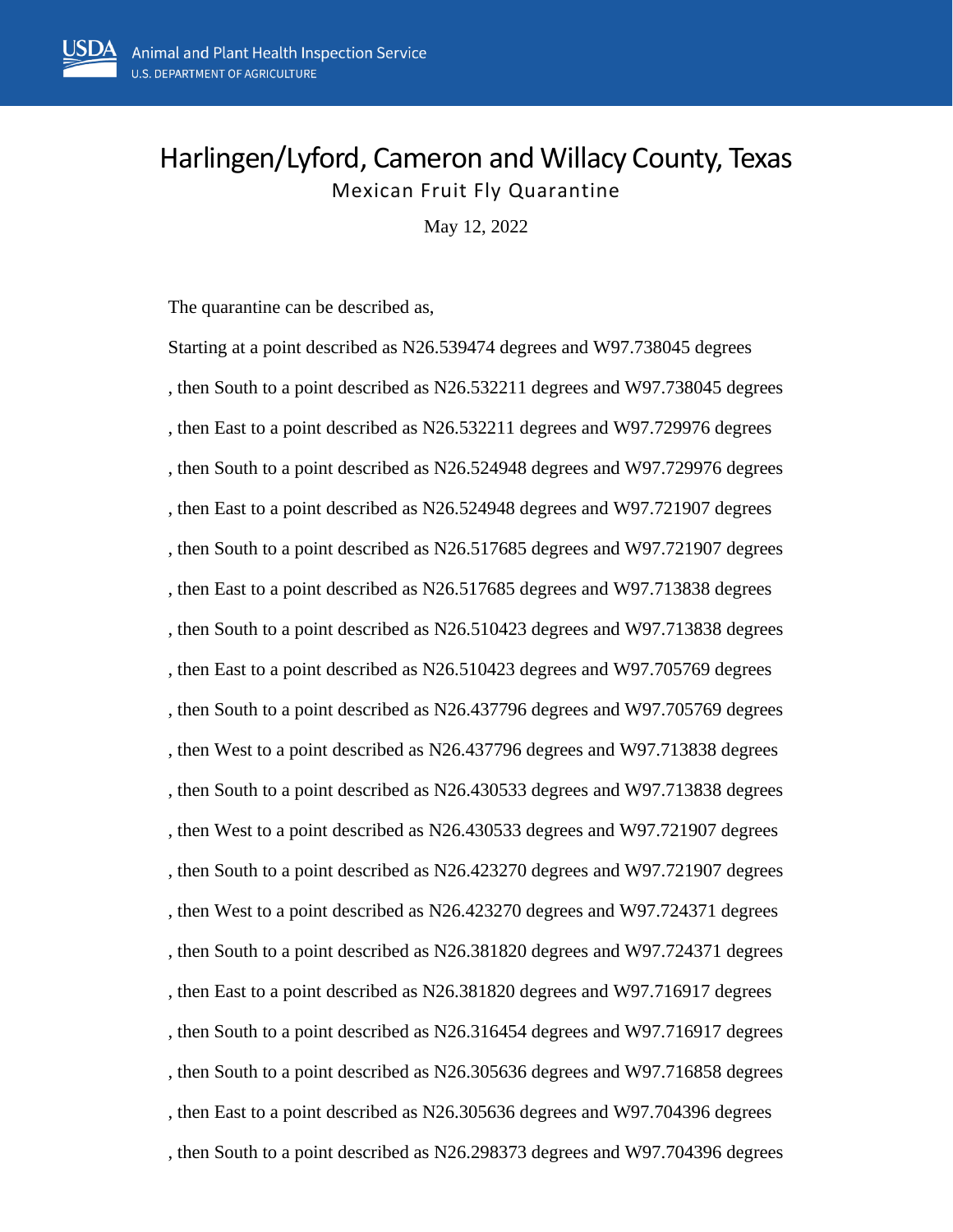, then East to a point described as N26.298373 degrees and W97.696343 degrees , then South to a point described as N26.291110 degrees and W97.696343 degrees , then East to a point described as N26.291110 degrees and W97.688291 degrees , then South to a point described as N26.283847 degrees and W97.688291 degrees , then East to a point described as N26.283847 degrees and W97.680238 degrees , then South to a point described as N26.276584 degrees and W97.680238 degrees , then East to a point described as N26.276584 degrees and W97.672185 degrees , then South to a point described as N26.271089 degrees and W97.672185 degrees , then East to a point described as N26.271089 degrees and W97.670167 degrees , then South to a point described as N26.263826 degrees and W97.670167 degrees , then East to a point described as N26.263826 degrees and W97.662116 degrees , then South to a point described as N26.256563 degrees and W97.662116 degrees , then East to a point described as N26.256563 degrees and W97.654066 degrees , then South to a point described as N26.250956 degrees and W97.654066 degrees , then East to a point described as N26.250956 degrees and W97.630048 degrees , then South to a point described as N26.249549 degrees and W97.630048 degrees , then East to a point described as N26.249549 degrees and W97.570000 degrees , then South to a point described as N26.242286 degrees and W97.570000 degrees , then East to a point described as N26.242286 degrees and W97.561951 degrees , then South to a point described as N26.235023 degrees and W97.561951 degrees , then East to a point described as N26.235023 degrees and W97.553902 degrees , then South to a point described as N26.227760 degrees and W97.553902 degrees , then East to a point described as N26.227760 degrees and W97.545854 degrees , then South to a point described as N26.220497 degrees and W97.545854 degrees , then East to a point described as N26.220497 degrees and W97.537805 degrees , then South to a point described as N26.147867 degrees and W97.537805 degrees , then West to a point described as N26.147867 degrees and W97.545854 degrees

2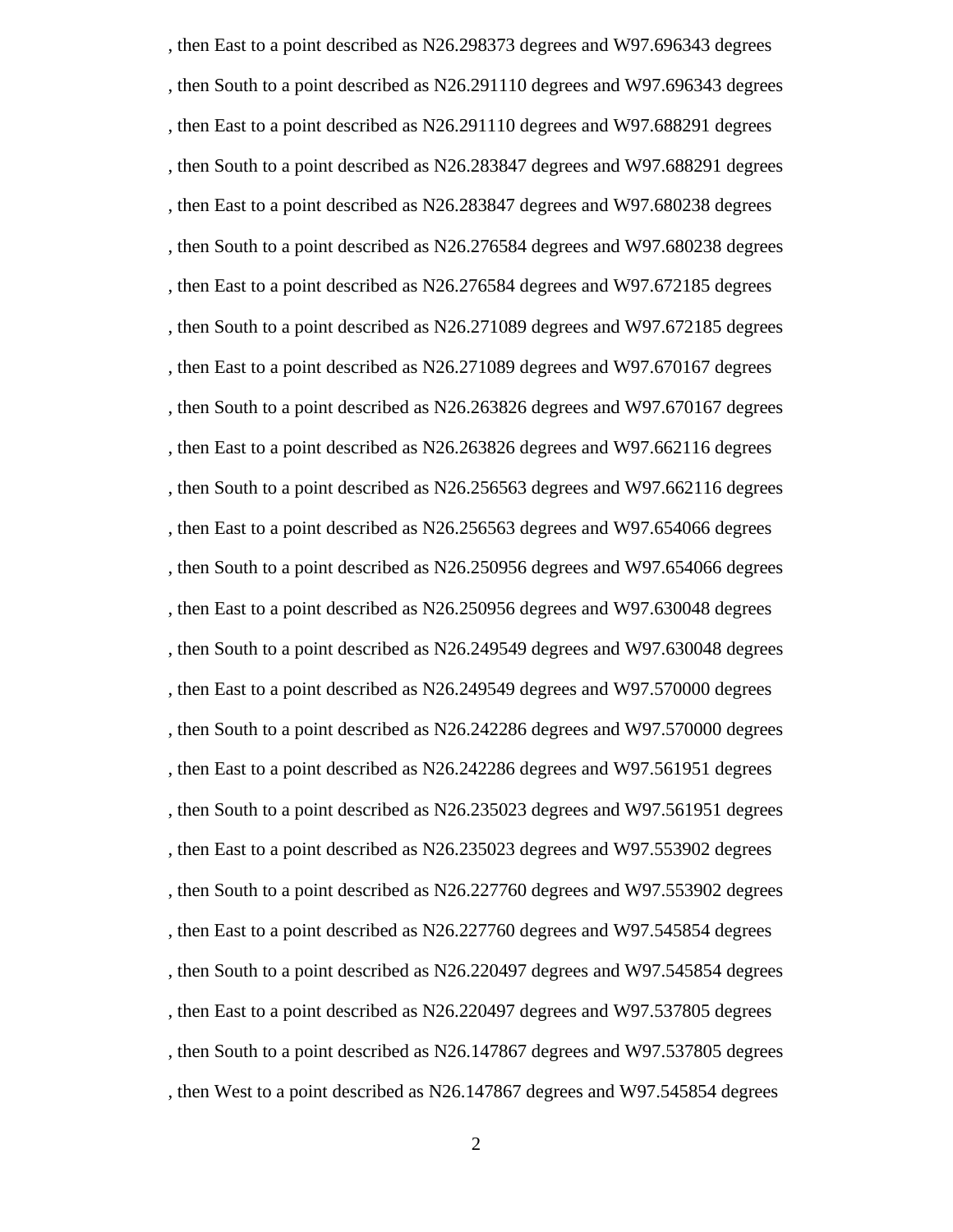, then South to a point described as N26.140604 degrees and W97.545854 degrees , then West to a point described as N26.140604 degrees and W97.553902 degrees , then South to a point described as N26.133341 degrees and W97.553902 degrees , then West to a point described as N26.133341 degrees and W97.561951 degrees , then South to a point described as N26.126078 degrees and W97.561951 degrees , then West to a point described as N26.126078 degrees and W97.568536 degrees , then South to a point described as N26.098626 degrees and W97.568536 degrees , then West to a point described as N26.098626 degrees and W97.576582 degrees , then South to a point described as N26.091363 degrees and W97.576582 degrees , then West to a point described as N26.091363 degrees and W97.584627 degrees , then South to a point described as N26.084100 degrees and W97.584627 degrees , then West to a point described as N26.084100 degrees and W97.592673 degrees , then South to a point described as N26.076837 degrees and W97.592673 degrees , then West to a point described as N26.076837 degrees and W97.600718 degrees , then South to a point described as N26.069574 degrees and W97.600718 degrees , then West to a point described as N26.069574 degrees and W97.681173 degrees , then North to a point described as N26.076837 degrees and W97.681173 degrees , then West to a point described as N26.076837 degrees and W97.689218 degrees , then North to a point described as N26.084100 degrees and W97.689218 degrees , then West to a point described as N26.084100 degrees and W97.697264 degrees , then North to a point described as N26.091363 degrees and W97.697264 degrees , then West to a point described as N26.091363 degrees and W97.705309 degrees , then North to a point described as N26.098626 degrees and W97.705309 degrees , then West to a point described as N26.098626 degrees and W97.713355 degrees , then North to a point described as N26.101484 degrees and W97.713355 degrees , then West to a point described as N26.101440 degrees and W97.725283 degrees , then South to a point described as N26.094177 degrees and W97.725283 degrees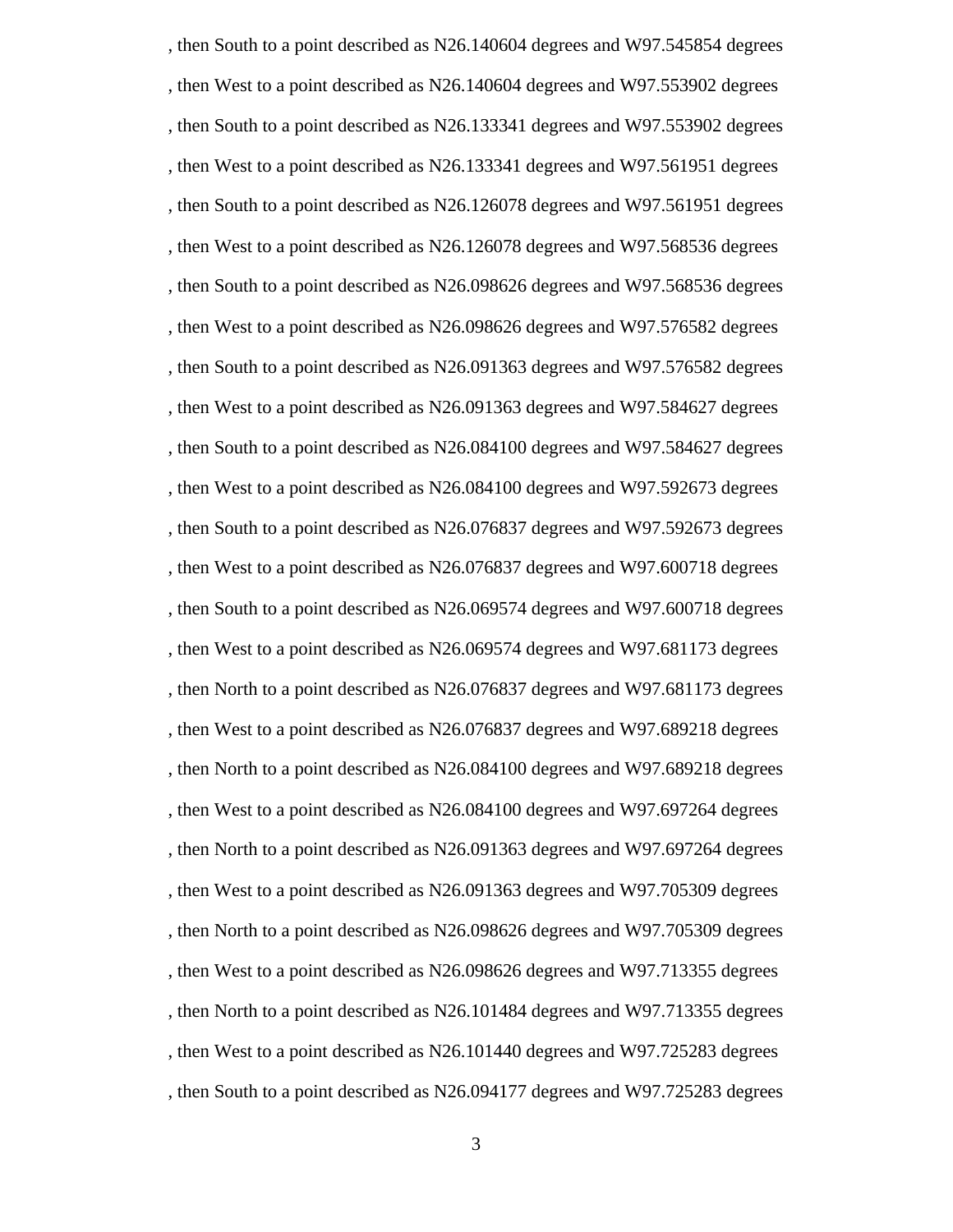, then West to a point described as N26.094177 degrees and W97.733329 degrees , then South to a point described as N26.086914 degrees and W97.733329 degrees , then West to a point described as N26.086914 degrees and W97.741375 degrees , then South to a point described as N26.079651 degrees and W97.741375 degrees , then West to a point described as N26.079651 degrees and W97.750557 degrees , then South to a point described as N26.037782 degrees and W97.750557 degrees , then West to a point described as N26.037782 degrees and W97.758598 degrees , then South to a point described as N26.030519 degrees and W97.758598 degrees , then West to a point described as N26.030519 degrees and W97.763836 degrees , then westerly along the United States / Mexico International boundary following the , natural river shore on the US side of the Rio Grande River to a point described as , N26.060576 degrees and W97.895301 degrees

, then North to a point described as N26.110413 degrees and W97.895301 degrees , then East to a point described as N26.110413 degrees and W97.887259 degrees , then North to a point described as N26.117676 degrees and W97.887259 degrees , then East to a point described as N26.117676 degrees and W97.879218 degrees , then North to a point described as N26.124940 degrees and W97.879218 degrees , then East to a point described as N26.124940 degrees and W97.871177 degrees , then North to a point described as N26.132203 degrees and W97.871177 degrees , then East to a point described as N26.132203 degrees and W97.863135 degrees , then North to a point described as N26.139466 degrees and W97.863135 degrees , then East to a point described as N26.139466 degrees and W97.854021 degrees , then North to a point described as N26.181333 degrees and W97.854021 degrees , then East to a point described as N26.181333 degrees and W97.845975 degrees , then North to a point described as N26.188596 degrees and W97.845975 degrees , then East to a point described as N26.188596 degrees and W97.841294 degrees , then North to a point described as N26.229256 degrees and W97.841294 degrees

4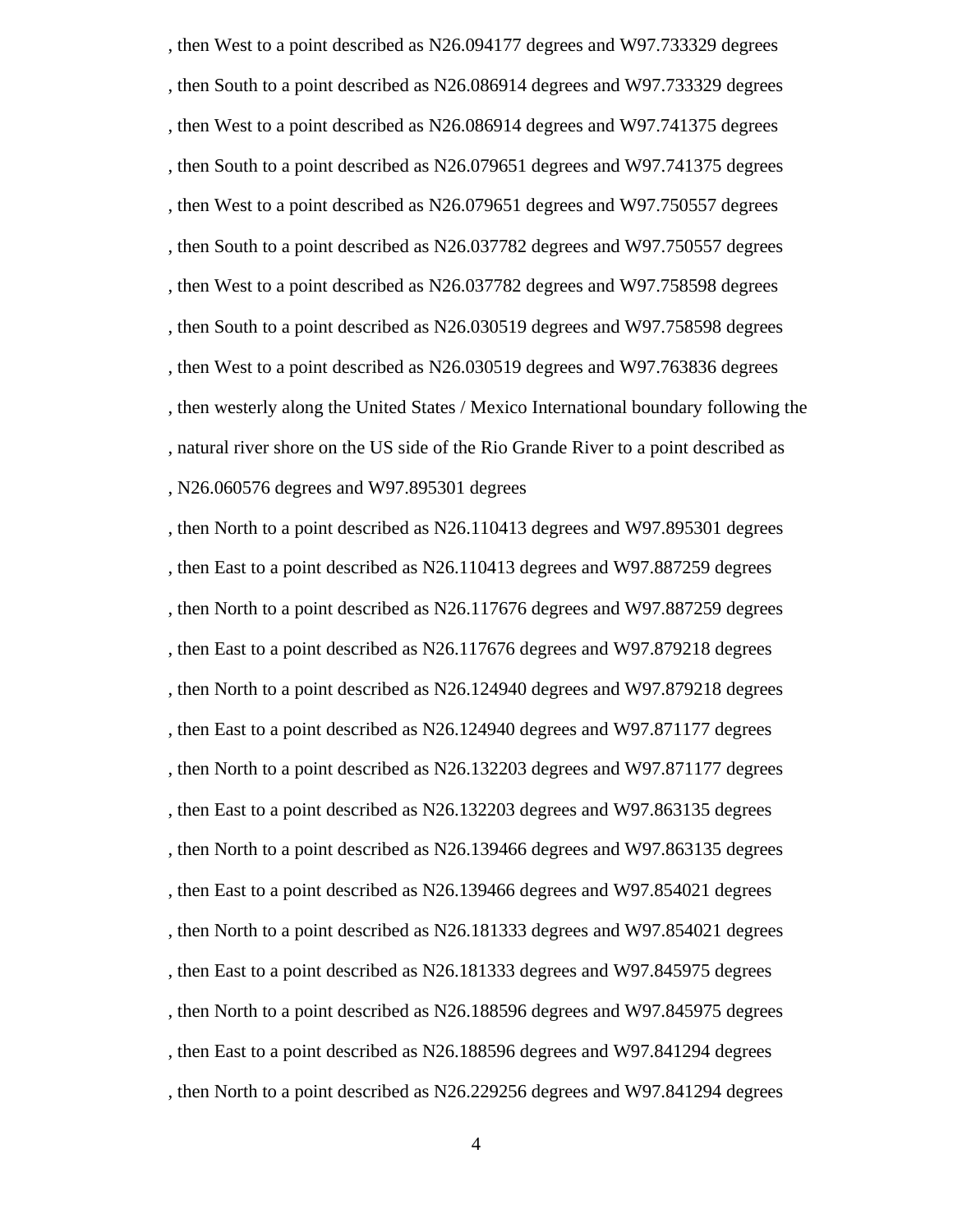, then East to a point described as N26.229256 degrees and W97.833245 degrees , then North to a point described as N26.236519 degrees and W97.833245 degrees , then East to a point described as N26.236519 degrees and W97.825196 degrees , then North to a point described as N26.243782 degrees and W97.825196 degrees , then East to a point described as N26.243782 degrees and W97.817146 degrees , then North to a point described as N26.269321 degrees and W97.817134 degrees , then North to a point described as N26.280140 degrees and W97.817499 degrees , then West to a point described as N26.280140 degrees and W97.829756 degrees , then North to a point described as N26.287403 degrees and W97.829756 degrees , then West to a point described as N26.287403 degrees and W97.837816 degrees , then North to a point described as N26.294666 degrees and W97.837816 degrees , then West to a point described as N26.294666 degrees and W97.845876 degrees , then North to a point described as N26.301929 degrees and W97.845876 degrees , then West to a point described as N26.301929 degrees and W97.853936 degrees , then North to a point described as N26.309192 degrees and W97.853936 degrees , then West to a point described as N26.309192 degrees and W97.861996 degrees , then North to a point described as N26.370595 degrees and W97.861996 degrees , then West to a point described as N26.370595 degrees and W97.869528 degrees , then North to a point described as N26.443223 degrees and W97.869528 degrees , then East to a point described as N26.443223 degrees and W97.861463 degrees , then North to a point described as N26.450486 degrees and W97.861463 degrees , then East to a point described as N26.450486 degrees and W97.853399 degrees , then North to a point described as N26.457749 degrees and W97.853399 degrees , then East to a point described as N26.457749 degrees and W97.851010 degrees , then North to a point described as N26.510423 degrees and W97.851010 degrees , then East to a point described as N26.510423 degrees and W97.842941 degrees , then North to a point described as N26.517685 degrees and W97.842941 degrees

5